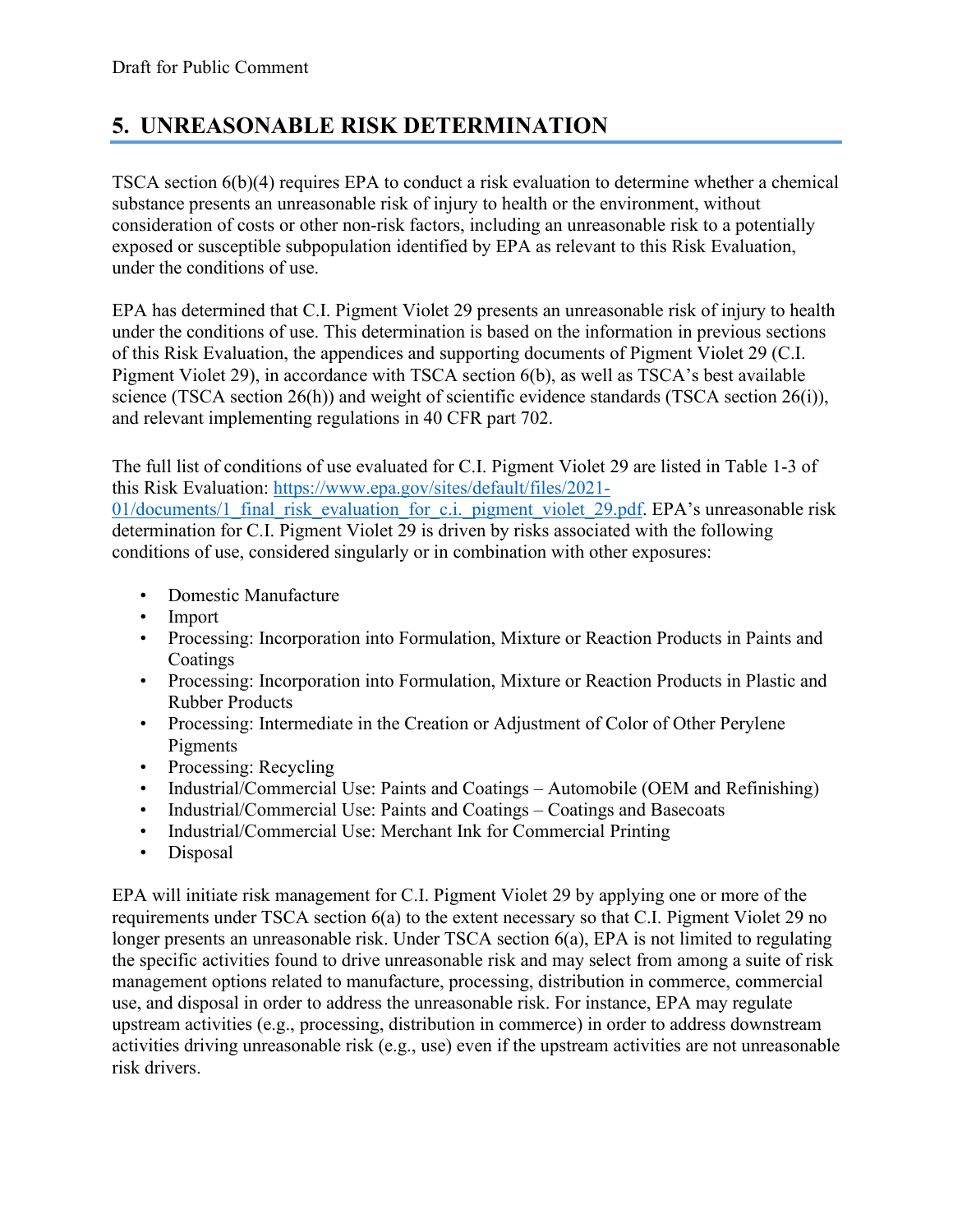# **5.1 Background**

#### **5.1.1 Background on Policy Changes Relating to the Whole Chemical Risk Determination and Assumption of PPE Use by Workers**

From June 2020 to January 2021, EPA published risk evaluations on the first ten chemical substances, including for C.I. Pigment Violet 29 in January 2021. The risk evaluations included individual unreasonable risk determinations for each condition of use evaluated. The determinations that particular conditions of use did not present an unreasonable risk were issued by order under TSCA section 6(i)(1).

In accordance with Executive Order 13990 ("Protecting Public Health and the Environment and Restoring Science to Tackle the Climate Crisis") and other Administration priorities (Refs. 1, 2, 3, and 4), EPA reviewed the risk evaluations for the first ten chemical substances to ensure that they meet the requirements of TSCA, including conducting decision-making in a manner that is consistent with the best available science.

As a result of this review, EPA announced plans to revise specific aspects of certain of the first ten risk evaluations in order to ensure that the risk evaluations appropriately identify unreasonable risks and thereby can help ensure the protection of health and the environment [\(https://www.epa.gov/newsreleases/epa-announces-path-forward-tsca-chemical-risk](https://www.epa.gov/newsreleases/epa-announces-path-forward-tsca-chemical-risk-evaluations)[evaluations\)](https://www.epa.gov/newsreleases/epa-announces-path-forward-tsca-chemical-risk-evaluations). To that end, EPA is reconsidering two key aspects of the risk determinations for C.I. Pigment Violet 29 published in January 2021. First, EPA proposes that the appropriate approach to these determinations is to make an unreasonable risk determination for C.I. Pigment Violet 29 as a whole chemical substance, rather than making unreasonable risk determinations separately on each individual condition of use evaluated in the risk evaluation. Second, EPA proposes that the risk determination should be explicit that it does not rely on assumptions regarding the use of personal protective equipment (PPE) in making the unreasonable risk determination under TSCA section 6; rather, the use of PPE would be considered during risk management. Further discussion of the rationale for the whole chemical approach is found in the Federal Register notice in the docket accompanying this revised C.I. Pigment Violet 29 unreasonable risk determination and further discussion of the proposed decision to not rely on assumptions regarding the use of PPE is provided in the Federal Register Notice and in section 5.2.4 below. With respect to the C.I. Pigment Violet 29 risk evaluation, EPA does not intend to amend, nor does a whole chemical approach require amending, the underlying scientific analysis of the risk evaluation in the risk characterization section of the risk evaluation.

With regard to the specific circumstances of C.I. Pigment Violet 29, as further explained below, EPA proposes that a whole chemical approach better aligns with TSCA's objective of protecting health and the environment. For C.I. Pigment Violet 29, EPA favors the whole chemical approach based in part on the benchmark exceedances for multiple conditions of use (spanning across most aspects of the chemical lifecycle–from manufacturing (including import), processing, commercial and industrial use, and disposal) for health of workers and occupational non-users and the irreversible health effects (specifically alveolar hyperplasia) associated with C.I. Pigment Violet 29 exposures. Since the chemical-specific properties cut across the conditions of use within the scope of the risk evaluation, the Agency's risk findings and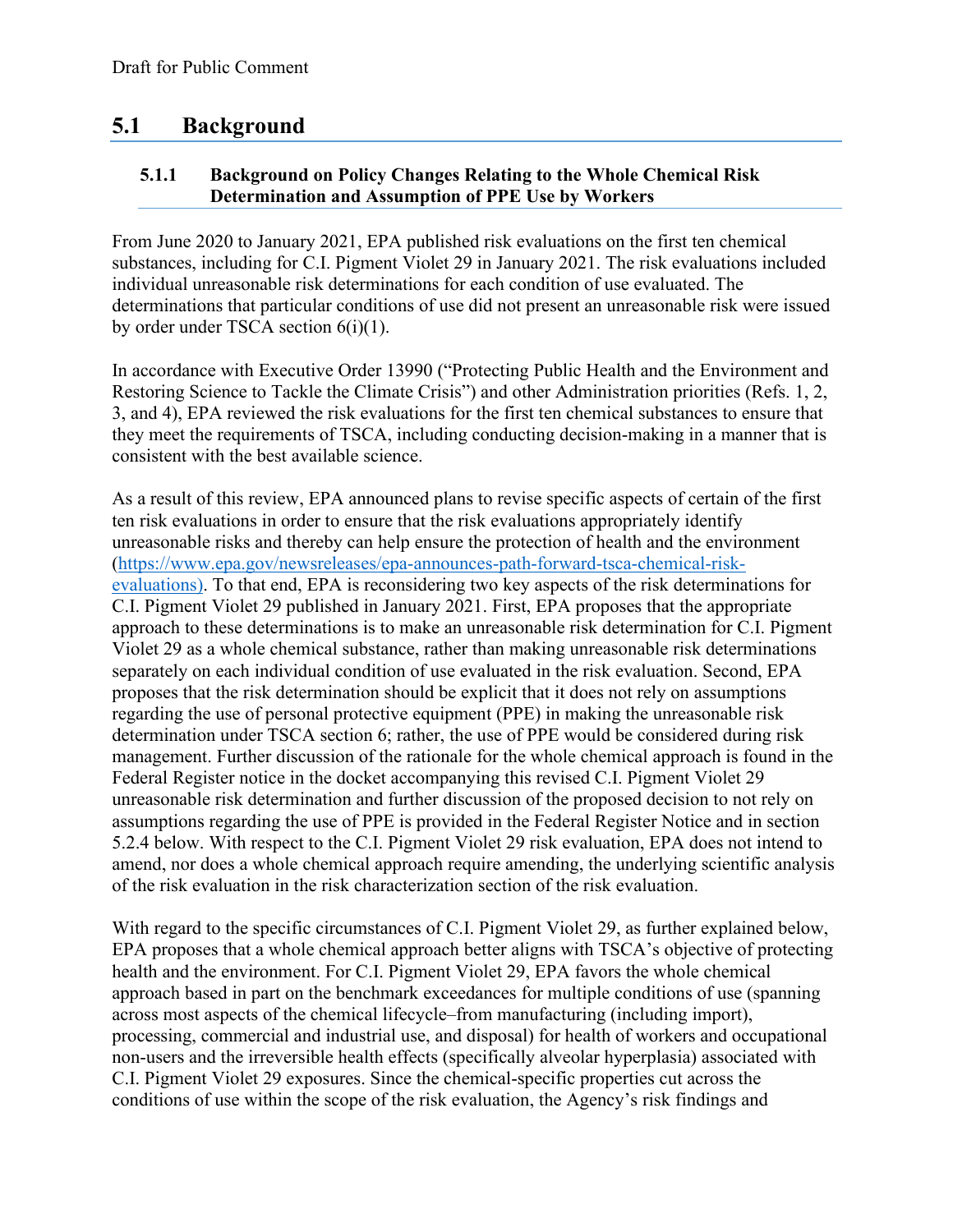conclusions encompass the majority of those conditions of use, and the Agency is better positioned to achieve its TSCA objectives for C.I. Pigment Violet 29 when issuing a whole chemical determination for C.I. Pigment Violet 29. EPA concludes that the Agency's risk determination for C.I. Pigment Violet 29 is better characterized as a whole chemical risk determination rather than condition-of-use-specific risk determinations. As explained in the Federal Register Notice, the revisions to the unreasonable risk determination would be based on the existing risk characterization section of the risk evaluation (section 4 of the risk evaluation) and would not involve additional technical or scientific analysis. The discussion of the issues in this draft revision to the risk determination would supersede any conflicting statements in the prior C.I. Pigment Violet 29 risk evaluation (January 2021) and the response to comments document (*Summary of External Peer Review and Public Comments and Disposition for C.I. Pigment Violet 29 (PV29) (Anthra[2,1,9-def:6,5,10-d'e'f']diisoquinoline-1,3,8,10(2H,9H) tetrone*). In addition, in making this risk determination, EPA does not assume the use of PPE. EPA also views the peer reviewed hazard and exposure assessments and associated risk characterization as robust and upholding the standards of best available science and weight of the scientific evidence, per TSCA sections 26(h) and (i).

#### **5.1.2 Background on Unreasonable Risk Determination**

In each risk evaluation under TSCA section 6(b), EPA determines whether a chemical substance presents an unreasonable risk of injury to health or the environment, under the conditions of use. The unreasonable risk determination does not consider costs or other non-risk factors. In making the unreasonable risk determination, EPA considers relevant risk-related factors, including, but not limited to: the effects of the chemical substance on health and human exposure to such substance under the conditions of use (including cancer and non-cancer risks); the effects of the chemical substance on the environment and environmental exposure under the conditions of use; the population exposed (including any potentially exposed or susceptible subpopulations (PESS)); the severity of hazard (including the nature of the hazard, the irreversibility of the hazard); and uncertainties. EPA also takes into consideration the Agency's confidence in the data used in the risk estimate. This includes an evaluation of the strengths, limitations, and uncertainties associated with the information used to inform the risk estimate and the risk characterization. This approach is in keeping with the Agency's final rule, *Procedures for Chemical Risk Evaluation Under the Amended Toxic Substances Control Act* (82 FR 33726, July  $20, 2017$  $20, 2017$  $20, 2017$ ). <sup>1</sup>

This section describes the draft revised unreasonable risk determination for C.I. Pigment Violet 29, under the conditions of use in the scope of the Risk Evaluation for C.I. Pigment Violet 29. This draft revised unreasonable risk determination is based on the risk estimates in the final Risk Evaluation, which may differ from the risk estimates in the draft Risk Evaluation due to peer review and public comments.

<span id="page-2-0"></span><sup>&</sup>lt;sup>1</sup> This risk determination is being issued under TSCA section 6(b) and the terms used, such as unreasonable risk, and the considerations discussed are specific to TSCA. Other EPA programs have different statutory authorities and mandates and may involve risk considerations other than those discussed here.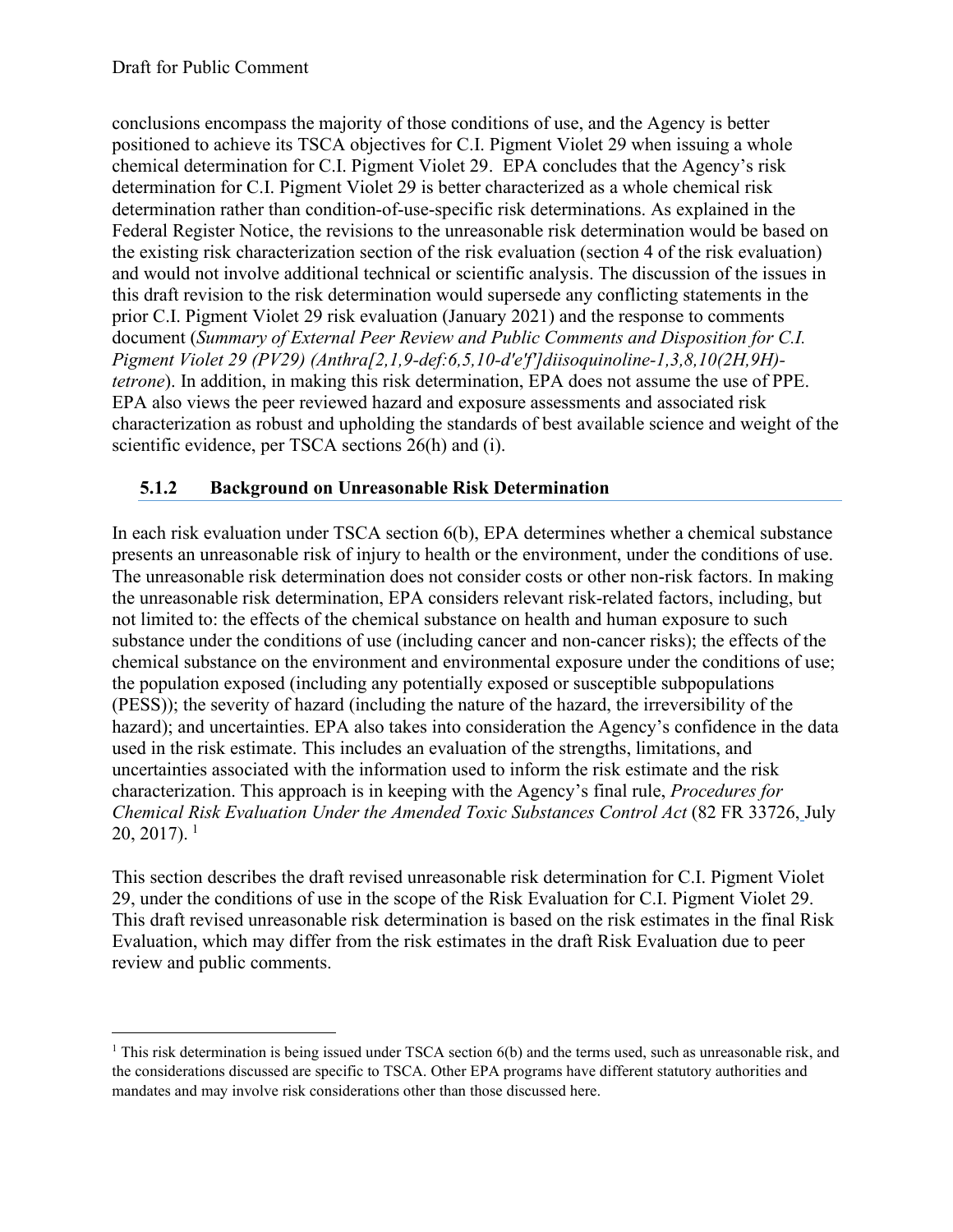## **5.2 Unreasonable Risk to Human Health**

#### **5.2.1 Human Health**

EPA's C.I. Pigment Violet 29 risk evaluation identified non-cancer adverse effects from acute and chronic inhalation exposures. The risk evaluation did not consider cancer effects because C.I. Pigment Violet 29 was not expected to be carcinogenic via genotoxic mechanisms. The health risk estimates for all conditions of use are in Table 4.4 of this Risk Evaluation.

TSCA requires that EPA conduct risk evaluations to "determine whether a chemical substance presents an unreasonable risk of injury to health or the environment, without consideration of costs or other non-risk factors, including an unreasonable risk to a potentially exposed or susceptible subpopulation identified as relevant to the risk evaluation by the Administrator, under the conditions of use." In developing the exposure assessment for C.I. Pigment Violet 29, EPA analyzed reasonably available information to ascertain whether some human receptor groups may have greater exposure or susceptibility than the general population to the hazard posed by C.I. Pigment Violet 29. Exposures of C.I. Pigment Violet 29 would be expected to be higher amongst workers and occupational non-users  $(ONUs)^2$  $(ONUs)^2$  who use or are exposed to C.I. Pigment Violet 29 as part of typical processes.

EPA evaluated exposures to workers and ONUs using reasonably available monitoring and modeling data for inhalation exposures given their greater exposure potential to C.I. Pigment Violet 29. EPA also determined that expected exposures of C.I Pigment Violet 29 in consumer products are negligible as a result of a qualitative consideration of available physical and chemical, environmental fate, and manufacturing release information as referenced in Section 2.3.4 of the Risk Evaluation. It should be noted that although dermal exposure to workers using C.I. Pigment Violet 29 is possible, this was not quantitatively assessed because C.I. Pigment Violet 29 is expected to be poorly absorbed via oral and dermal exposure routes based on its physical and chemical properties. In addition, it should be noted that EPA used the analogue carbon black to estimate toxicity. EPA used an analogue because no data was available for C.I. Pigment Violet 29 for inhalation hazard. For each condition of use assessed, risks were estimated based on central tendency and high-end exposure estimates of C.I. Pigment Violet 29 particles in air based on workplace monitoring studies. The particle size distribution data used for risk characterization was based on the reported range of values for the workplace submitted by the manufacturer and importer of C.I. Pigment Violet 29. The description of the data used for human health exposure is in Section 2.3 of this Risk Evaluation. Uncertainties in the analysis are also discussed in Section 4.2 of this Risk Evaluation and considered in the unreasonable risk determination.

EPA considered reasonably available information and environmental fate properties to characterize general population exposure from contaminated drinking water, surface water, or sediment via the oral and dermal routes. EPA does not expect general population exposure to C.I. Pigment Violet 29 from contaminated drinking water, surface water, or sediment via the oral

<span id="page-3-0"></span><sup>&</sup>lt;sup>2</sup> ONUs are workers who do not directly handle C.I. Pigment Violet 29 but perform work in an area where C.I. Pigment Violet 29 is present. (Executive Summary of this Risk Evaluation).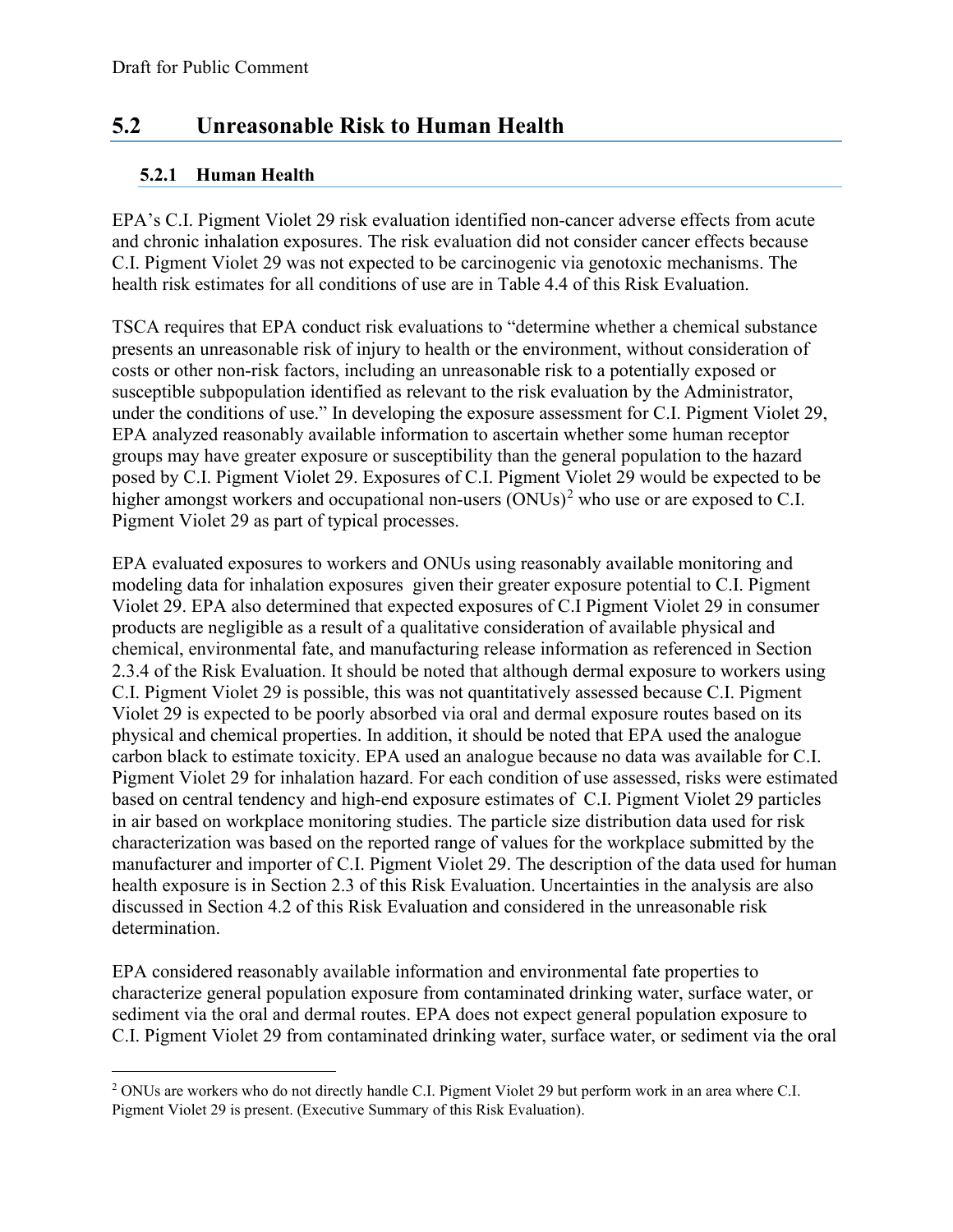and dermal routes. General population exposures to C.I. Pigment Violet 29 are expected to be minimal due to the limited environmental releases of C.I. Pigment Violet 29 and the insolubility in water and low volatility. EPA evaluated risk to the general population from ambient air and disposal pathways for all conditions of use, including impacts to communities located next to facilities manufacturing or using C.I. Pigment Violet 29. Additional details regarding the general population are in Section 2.3.3 of this Risk Evaluation.

#### **5.2.2 Non-Cancer Risk Estimates**

The risk estimates of non-cancer effects (expressed as margins of exposure or MOEs) refer to adverse health effects associated with health endpoints other than cancer, including to the body's organ systems, such as reproductive/developmental effects, cardiac and lung effects, and kidney and liver effects. The MOE is the point of departure (POD) (an approximation of the noobserved adverse effect level (NOAEL) or benchmark dose level (BMDL)) and the corresponding human equivalent concentration (HEC) for a specific health endpoint divided by the exposure concentration for the specific scenario of concern. Section 3.2.3.1 of this Risk Evaluation presents the PODs for non-cancer effects for C.I. Pigment Violet 29 and Section 4.2.3 of this Risk Evaluation presents the MOEs for non-cancer effects.

The MOEs are compared to a benchmark MOE. The benchmark MOE accounts for the total uncertainty in a POD, including, as appropriate: (1) the variation in sensitivity among the members of the human population (i.e., intrahuman/intraspecies variability); (2) the uncertainty in extrapolating animal data to humans (i.e., interspecies variability); (3) the uncertainty in extrapolating from data obtained in a study with less-than-lifetime exposure to lifetime exposure (i.e., extrapolating from subchronic to chronic exposure); and (4) the uncertainty in extrapolating from a lowest observed adverse effect level (LOAEL) rather than from a NOAEL. A lower benchmark MOE (e.g., 30) indicates greater certainty in the data (because fewer of the default uncertainty factors (UFs) relevant to a given POD as described above were applied). A higher benchmark MOE (e.g., 1000) would indicate more uncertainty for specific endpoints and scenarios. However, these are often not the only uncertainties in a risk evaluation. The benchmark MOE for chronic non-cancer risks for C.I. Pigment Violet 29 is 30. Additional information regarding the non-cancer hazard identification is in section 3.2.3.1 and the benchmark MOE is in Section 4.2 of this Risk Evaluation.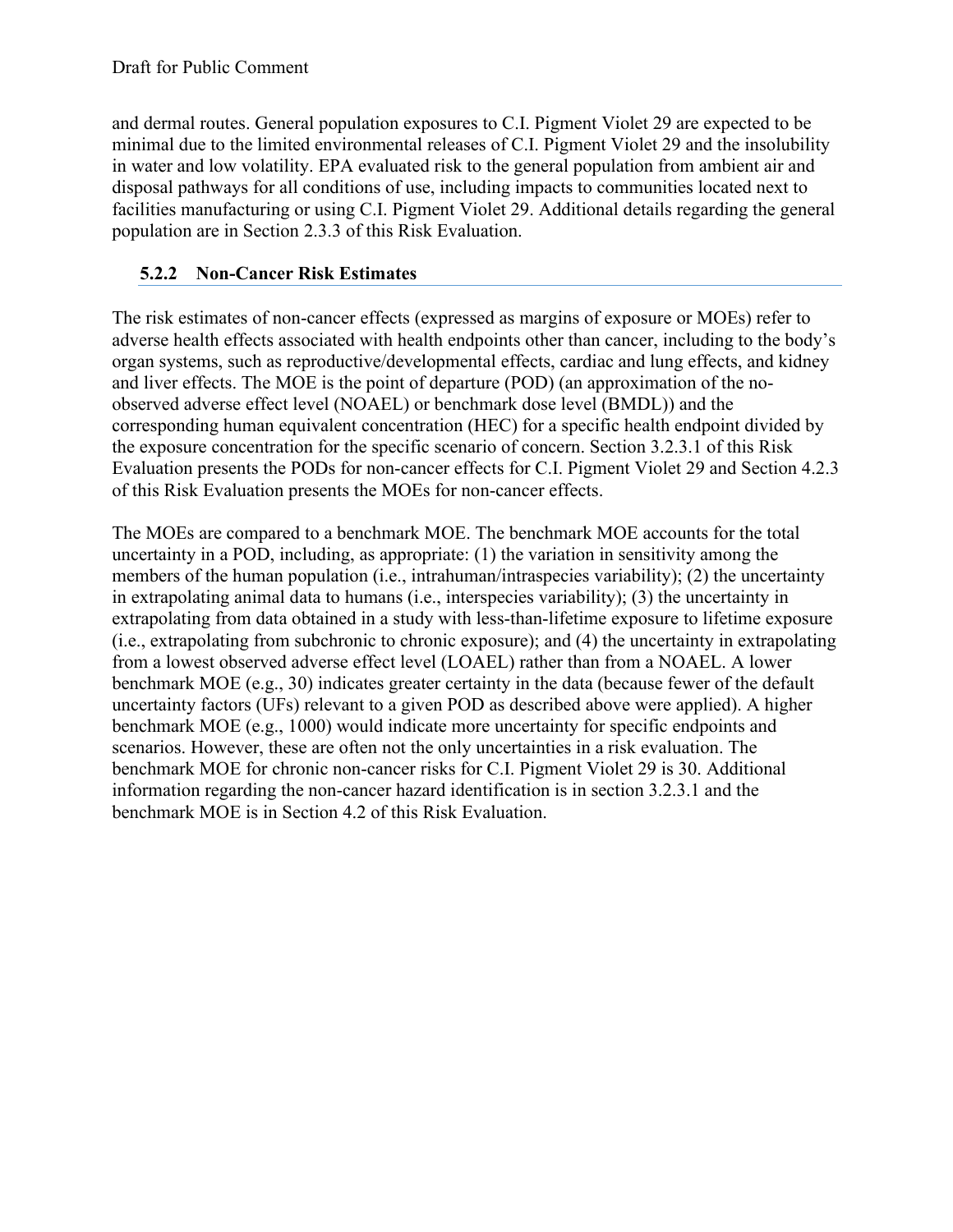#### **5.2.3 Cancer Risk Estimates**

Usually, EPA determines cancer risk estimates to represent the incremental increase in probability of an individual in an exposed population developing cancer over a lifetime (excess lifetime cancer risk (ELCR)) following exposure to the chemical. The absence of a chronic carcinogenicity study for C.I. Pigment Violet 29 resulted in uncertainty regarding the carcinogenicity of C.I. Pigment Violet 29. Nonetheless, the carcinogenic potential of C.I. Pigment Violet 29 was assessed using reasonably available data. This data included two shortterm C.I. Pigment Violet 29 genotoxicity studies (an AMES test and HPRT test; see Appendix E for a summary) as well as a consideration of the structural activity relationships (SAR) of the compound, which determined that C.I. Pigment Violet 29 is not likely to be carcinogenic by these mechanisms. The results of the sub-chronic genotoxicity testing indicate that C.I. Pigment Violet 29 does not demonstrate cytotoxicity or induce gene mutations at the HPRT locus. C.I. Pigment Violet 29 is expected to have poor absorption and uptake. SAR consideration of the seven fused rings suggests negligible potential for DNA intercalation due to its large size and inability to be metabolized to reactive ring epoxides because ring fusing impedes possibility for epoxidation. Overall, this information supports that C.I. Pigment Violet 29 is not likely to be carcinogenic via genotoxic mechanisms. Additional information regarding cancer risk assessments can be found in Section 3.2.3.2 of this Risk Evaluation.

Overall, tumor formation from C.I. Pigment Violet29 is not expected at the rat No Observed Adverse Effect Concentration (NOAEC) HEC value of 0.28 mg/m3, a concentration that does not cause inflammation and hyperplasia precursor events in animal models. Therefore, a threshold RfC model is supported for risk assessment of C.I. Pigment Violet 29 rather than a linear model.

#### **5.2.4 Determining Unreasonable Risk of Injury to Health**

Calculated risk estimates (MOEs or cancer risk estimates) can provide a risk profile of C.I. Pigment Violet 29 by presenting a range of estimates for different health effects for different conditions of use. A calculated MOE that is less than the benchmark MOE supports a determination of unreasonable risk of injury to health, based on noncancer effects. Similarly, a calculated cancer risk estimate that is greater than the cancer benchmark supports a determination of unreasonable risk of injury to health from cancer. Whether EPA makes a determination of unreasonable risk for the chemical substance depends upon other risk-related factors, such as the endpoint under consideration, the reversibility of effect, exposure-related considerations (e.g., duration, magnitude, or frequency of exposure, or population exposed), and the confidence in the information used to inform the hazard and exposure values.

In Section 3.2.3.1 of the C.I. Pigment Violet 29 risk characterization, alveolar hyperplasia was identified as the most sensitive endpoint for non-cancer adverse effect from acute and chronic inhalation for all conditions of use.

When making a determination of unreasonable risk for the chemical substance, the Agency has a higher degree of confidence where uncertainty is low. For example, EPA has high confidence in the hazard and exposure characterizations when the basis for characterizations is measured data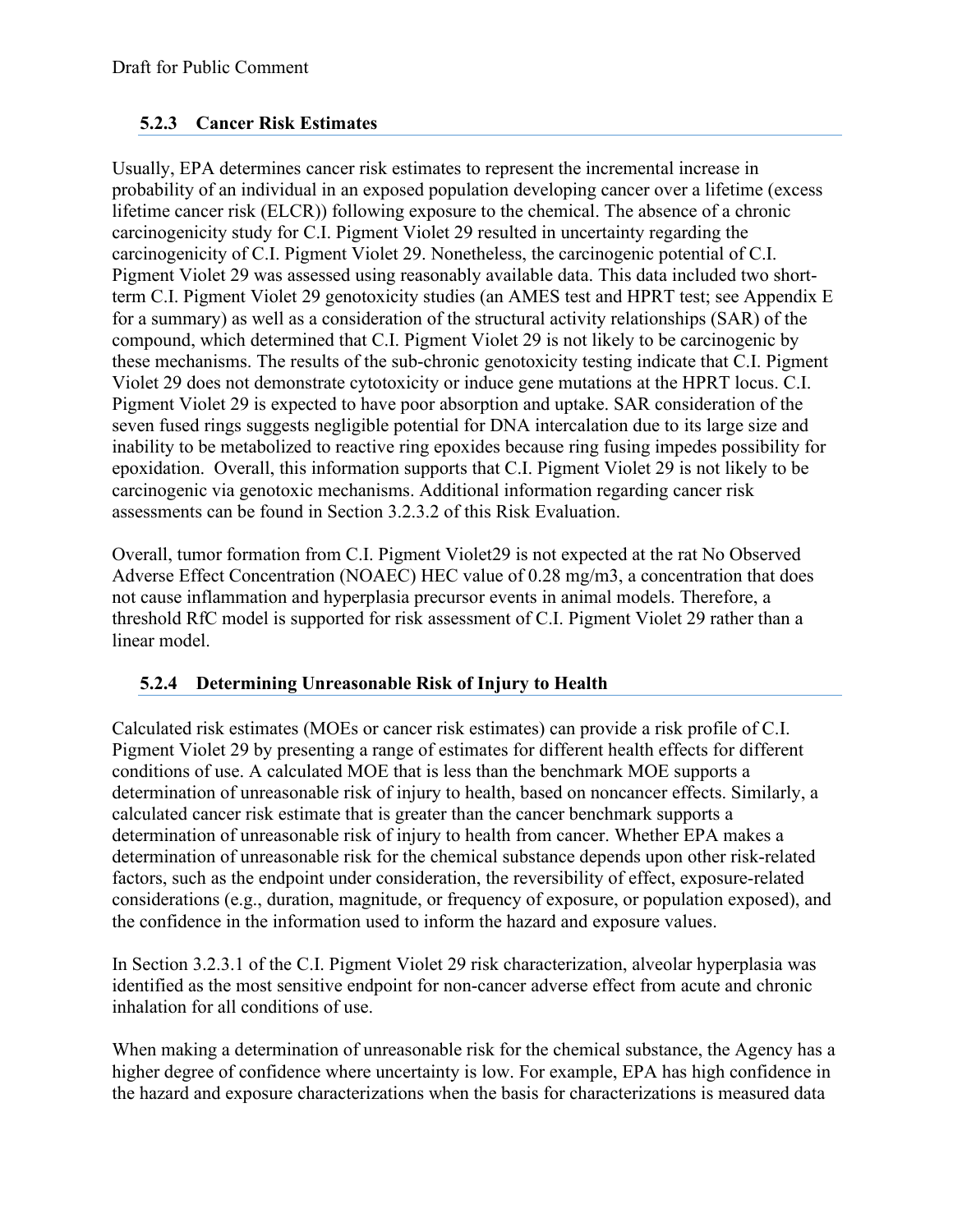or monitoring data or a robust model and the hazards identified for risk estimation are relevant for conditions of use. This Risk Evaluation discusses major assumptions and key uncertainties according to steps of the risk assessment process including: exposure assessment, hazard assessment, and risk characterization. For the human health risk estimation, the assessment of assumptions and key sources of uncertainty focuses on the only route of exposure quantitatively evaluated for C.I. Pigment Violet 29 which is inhalation. Sources of uncertainty related to human health hazard include lack of quantitative monitoring data and lack of product specific information of C.I. Pigment Violet 29 within consumer products. Important assumptions and key sources of uncertainty in the risk characterization are described in more detail in Section 4.2.4 of this Risk Evaluation.

When determining the unreasonable risk for a chemical substance, EPA considers the central tendency and high-end exposure levels in occupational settings, and low, moderate and high intensity of use for consumer uses. Risk estimates based on high-end exposure levels or high intensity use scenarios (e.g., 95th percentile) are generally intended to cover individuals or subpopulations with greater exposure (PESS) as well as to capture individuals with sentinel exposure, and risk estimates at the central tendency exposure are generally estimates of average or typical exposure.

As shown in Section 4 of this Risk Evaluation, when characterizing the risk to human health from occupational exposures during risk evaluation under TSCA, EPA believes it is appropriate to evaluate the levels of risk present in baseline scenarios where no mitigation measures are assumed to be in place.<sup>[3](#page-6-0)</sup> This approach considers the risk to potentially exposed or susceptible subpopulations of workers who may not be covered by Occupational Safety and Health Administration (OSHA) standards, such as self-employed individuals and public sector workers who are not covered by a State Plan. In addition, EPA believes it is appropriate to evaluate the levels of risk present in scenarios considering applicable OSHA requirements (e.g., chemicalspecific permissible exposure limits (PELs) and/or chemical-specific PELs with additional substance-specific standards) as well as scenarios considering industry or sector best practices for industrial hygiene that are clearly articulated to the Agency. By characterizing risks using scenarios that reflect different levels of mitigation, EPA risk evaluations can help inform potential risk management actions by providing information that could be used during risk management to tailor risk mitigation appropriately to address any unreasonable risk identified.

When undertaking unreasonable risk determinations as part of TSCA risk evaluations, EPA cannot assume as a general matter that an applicable OSHA requirement or industry practice is consistently and always properly applied or would automatically lead EPA to conclude that any unreasonable risk for a chemical substance is not driven by occupational scenarios. Mitigation scenarios included in the C.I. Pigment Violet 29 risk evaluation (e.g., scenarios considering use of various personal protective equipment (PPE)) likely represent what is happening already in some facilities. However, the Agency cannot assume that all facilities will have adopted these practices for the purposes of making the TSCA risk determination.

<span id="page-6-0"></span><sup>3</sup> It should be noted that, in some cases, baseline conditions may reflect certain mitigation measures, such as engineering controls, in instances where exposure estimates are based on monitoring data at facilities that have engineering controls in place.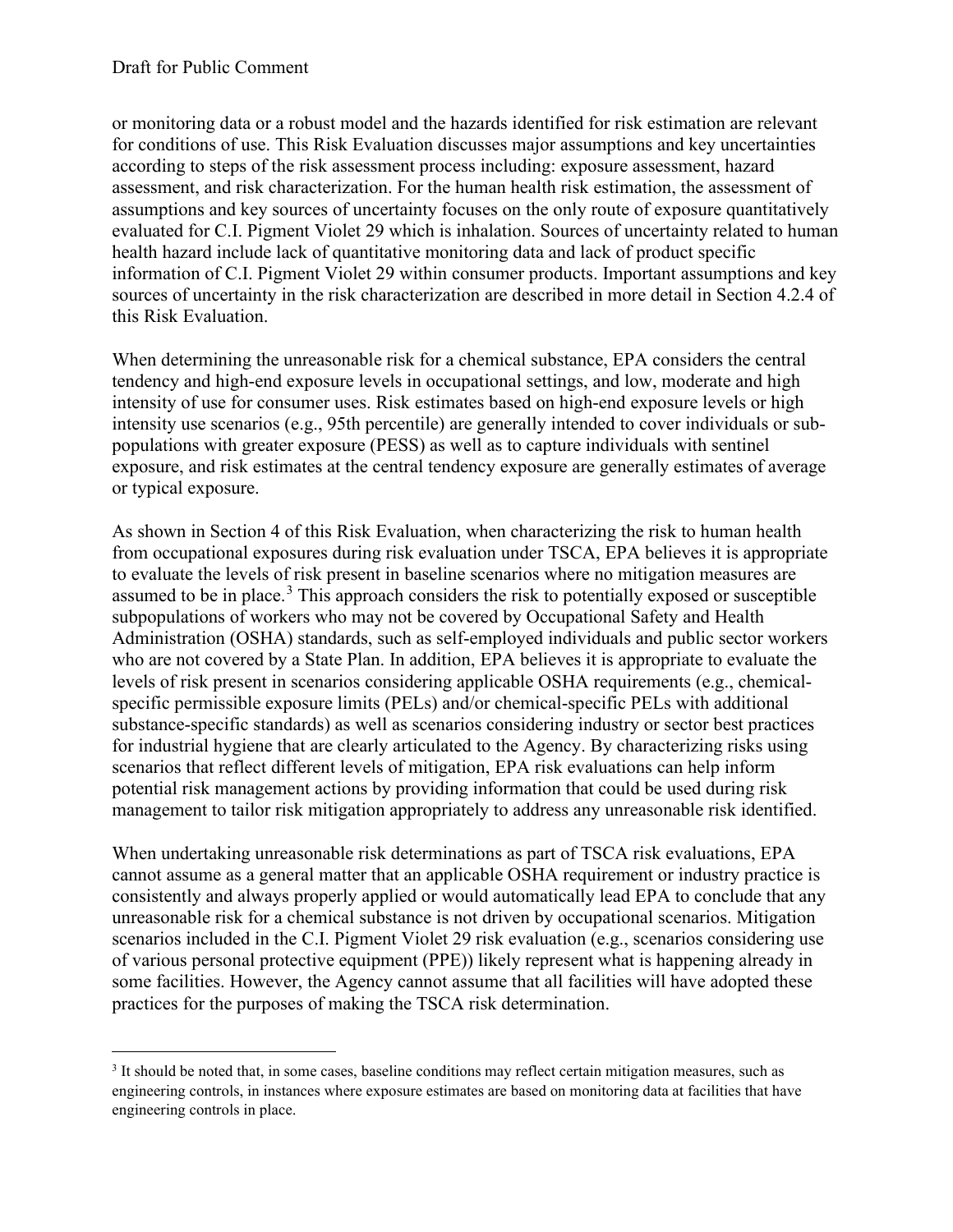Therefore, EPA conducts baseline assessments of risk and makes its determination of unreasonable risk from a baseline scenario that does not assume compliance with OSHA standards, including any applicable exposure limits or requirements for use of respiratory protection or other PPE. Making unreasonable risk determinations based on the baseline scenario should not be viewed as an indication that EPA believes there are no occupational safety protections in place at any location or that there is widespread noncompliance with applicable OSHA standards. Rather, it reflects EPA's recognition that unreasonable risk may exist for subpopulations of workers that may be highly exposed because they are not covered by OSHA standards, such as self-employed individuals and public sector workers who are not covered by a State Plan, or because their employer is out of compliance with OSHA standards, or because EPA finds unreasonable risk for purposes of TSCA notwithstanding existing OSHA requirements.

# **5.3 Unreasonable Risk to the Environment**

### **5.3.1 Environment**

EPA typically calculates a Risk Quotient (RQ) to compare environmental concentrations against an effect level. However, RQs were not calculated for C.I. Pigment Violet 29, in consideration of the limited environmental exposures and low hazard to environmental receptors. Reasonably available data indicate that no effects were observed in three environmental hazard studies with toxicity testing with aquatic species up to the limit of solubility of C.I. Pigment Violet 29. Based on the environmental toxicity testing and qualitative assessment of potential environmental exposures, EPA concludes that C.I Pigment Violet 29 presents a low hazard to the environment. Section 4.1 of this Risk Evaluation provides more detail regarding the environmental risk characterization for C.I. Pigment Violet 29.

#### **5.3.2 Determining Unreasonable Risk of Injury to the Environment**

EPA conducted a qualitative assessment of environmental risk of C.I. Pigment Violet 29. The sole U.S. manufacturing facility for C.I. Pigment Violet 29 reported low releases to the environment. This analysis considered reasonably available information including manufacture, use, and release information, and physical and chemical properties. EPA determines that environmental exposures of C.I. Pigment Violet 29 for the conditions of use of C.I. Pigment Violet 29 are expected to be limited as a result of a qualitative consideration of reasonably available physical and chemical, environmental fate, manufacturing and release, and exposure data. Considering the limited nature of the environmental exposures resulting from the conditions of use of C.I. Pigment Violet 29 and the lack of effects observed in the available environmental hazard studies, environmental concentrations of C.I. Pigment Violet are not expected to reach a level where adverse effects to environmental receptors could occur. EPA further considered the effects on fish, aquatic invertebrates and aquatic plants. Based on concentrations of C.I. Pigment Violet 29 expected to be found in the environment, adverse effects are unlikely for aquatic species. Although hazard data are not available for sediment dwelling and terrestrial species, adverse effects are unlikely because of the low solubility of C.I. Pigment Violet 29 and low exposure to the environment. Therefore, based on this Risk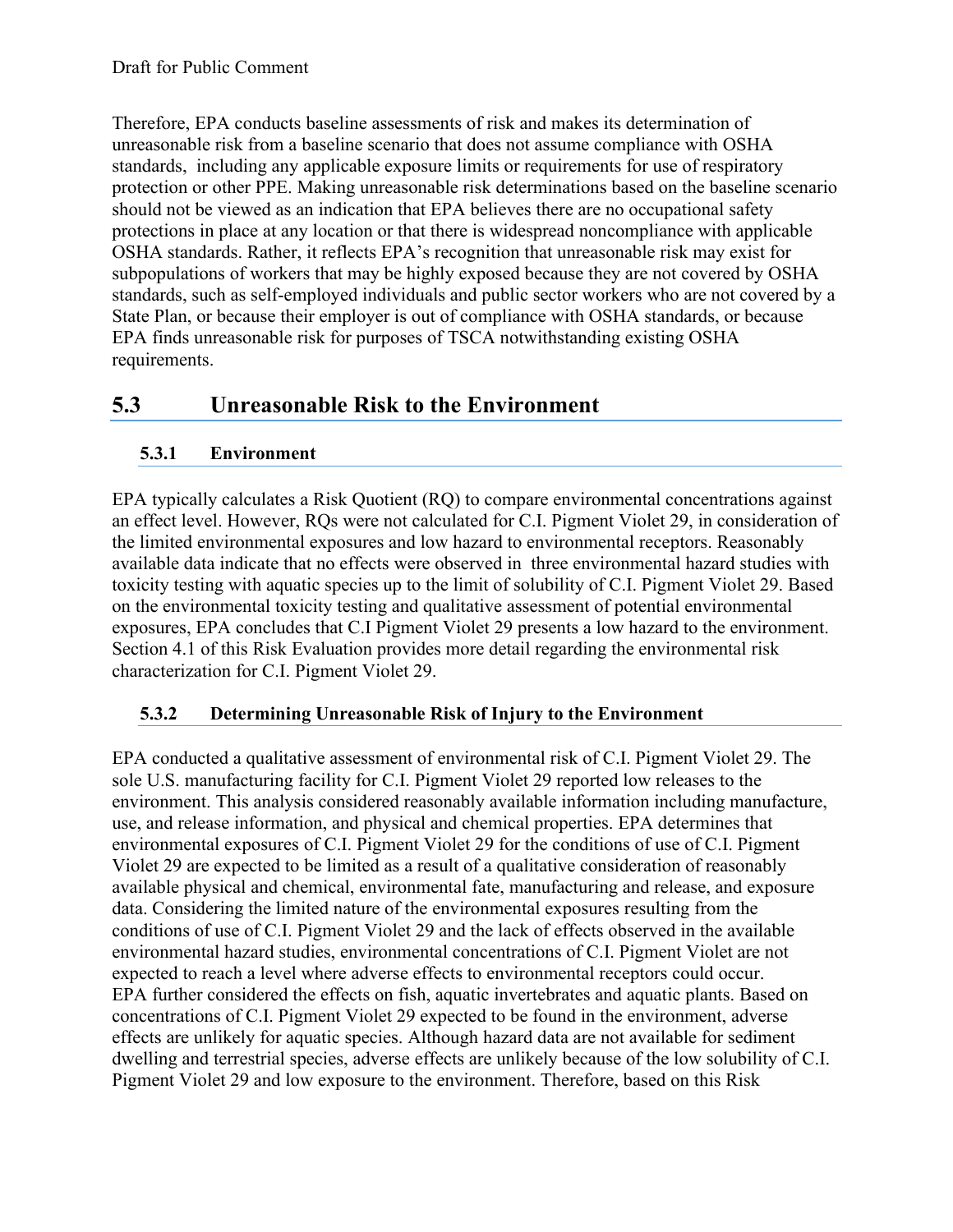Evaluation, EPA did not identify risks of injury to the environment that drive the unreasonable risk determination for C.I. Pigment Violet 29.

# **5.4 Additional Information regarding the Basis for the Unreasonable Risk Determination**

Table 5-1 summarizes the basis for the draft revised determination of unreasonable risk of injury to health presented by C.I. Pigment Violet 29. In this table, a checkmark indicates the type of effect and the exposure route to the population evaluated for each condition of use that support the unreasonable risk determination. As explained in Section 5.2 for the draft revised unreasonable risk determination, EPA considered the effects on human health of exposure to C.I Pigment Violet 29 at the central tendency and high-end, the exposures from the condition of use, the risk estimates, and the uncertainties in the analysis. See Section 4.2.3 of the Risk Evaluation for a summary of risk estimates.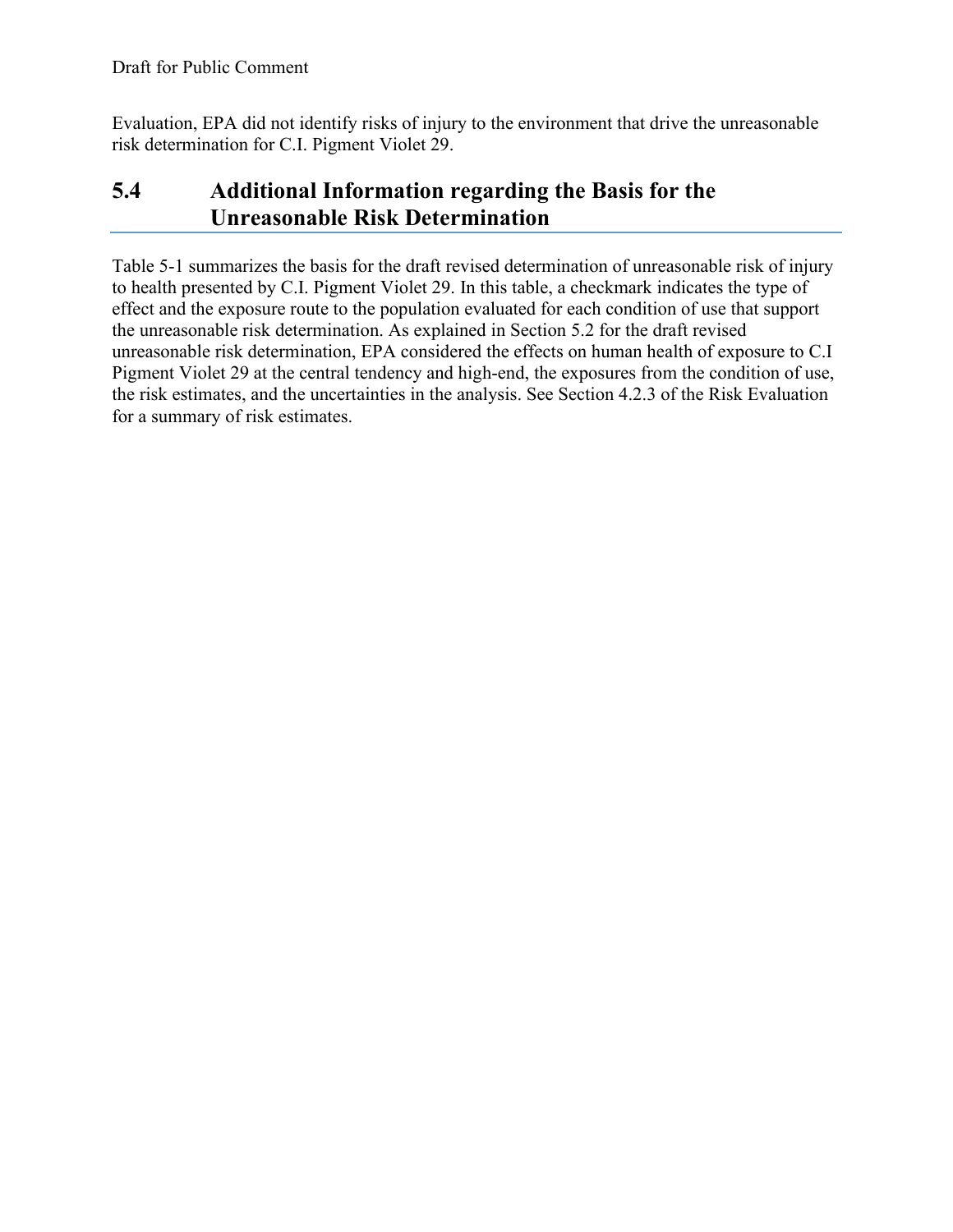| Life Cycle<br><b>Stage</b> | Category <sup>a</sup>                                                                |                                | Population | <b>Exposure</b><br>Route | <b>Human Health Effects</b> |                     |                           |                     |                    |                            |
|----------------------------|--------------------------------------------------------------------------------------|--------------------------------|------------|--------------------------|-----------------------------|---------------------|---------------------------|---------------------|--------------------|----------------------------|
|                            |                                                                                      | Subcategory <sup>b</sup>       |            |                          | Acute<br>Non-cancer         |                     | <b>Chronic Non-cancer</b> |                     | Cancer $c$         |                            |
|                            |                                                                                      |                                |            |                          | High<br>End                 | Central<br>Tendency | High<br>End               | Central<br>Tendency | <b>High</b><br>End | Central<br><b>Tendency</b> |
| Manufacture                | Domestic<br>manufacture                                                              | Domestic                       | Worker     | Inhalation               |                             |                     | $\checkmark$              | $\checkmark$        |                    |                            |
|                            |                                                                                      | manufacture                    | ONU        | Inhalation               |                             |                     | $\checkmark$              | $\checkmark$        |                    |                            |
|                            | Import                                                                               | Import                         | Worker     | Inhalation               |                             |                     | $\checkmark$              | $\checkmark$        |                    |                            |
|                            |                                                                                      |                                | ONU        | Inhalation               |                             |                     | $\checkmark$              | $\checkmark$        |                    |                            |
| Processing                 | Processing-<br>incorporation into<br>formulation,<br>mixture or<br>reaction products | Paints and coatings            | Worker     | Inhalation               |                             |                     | $\checkmark$              | $\checkmark$        |                    |                            |
|                            |                                                                                      |                                | ONU        | Inhalation               |                             |                     | ✓                         | $\checkmark$        |                    |                            |
| Processing                 | Processing-<br>incorporation into<br>formulation,<br>mixture or                      | Plastic and rubber<br>products | Worker     | Inhalation               |                             |                     | $\checkmark$              | $\checkmark$        |                    |                            |

#### <span id="page-9-0"></span>**Table 5-1. Supporting Basis for the Unreasonable Risk Determination for Human Health[4](#page-9-0)**

<sup>&</sup>lt;sup>4</sup> The checkmarks indicate the type of effect and the exposure route to the population evaluated for each condition of use that supports the draft revised unreasonable risk determination for C.I. Pigment Violet 29. This table is based on Table 4-4 of this Risk Evaluation.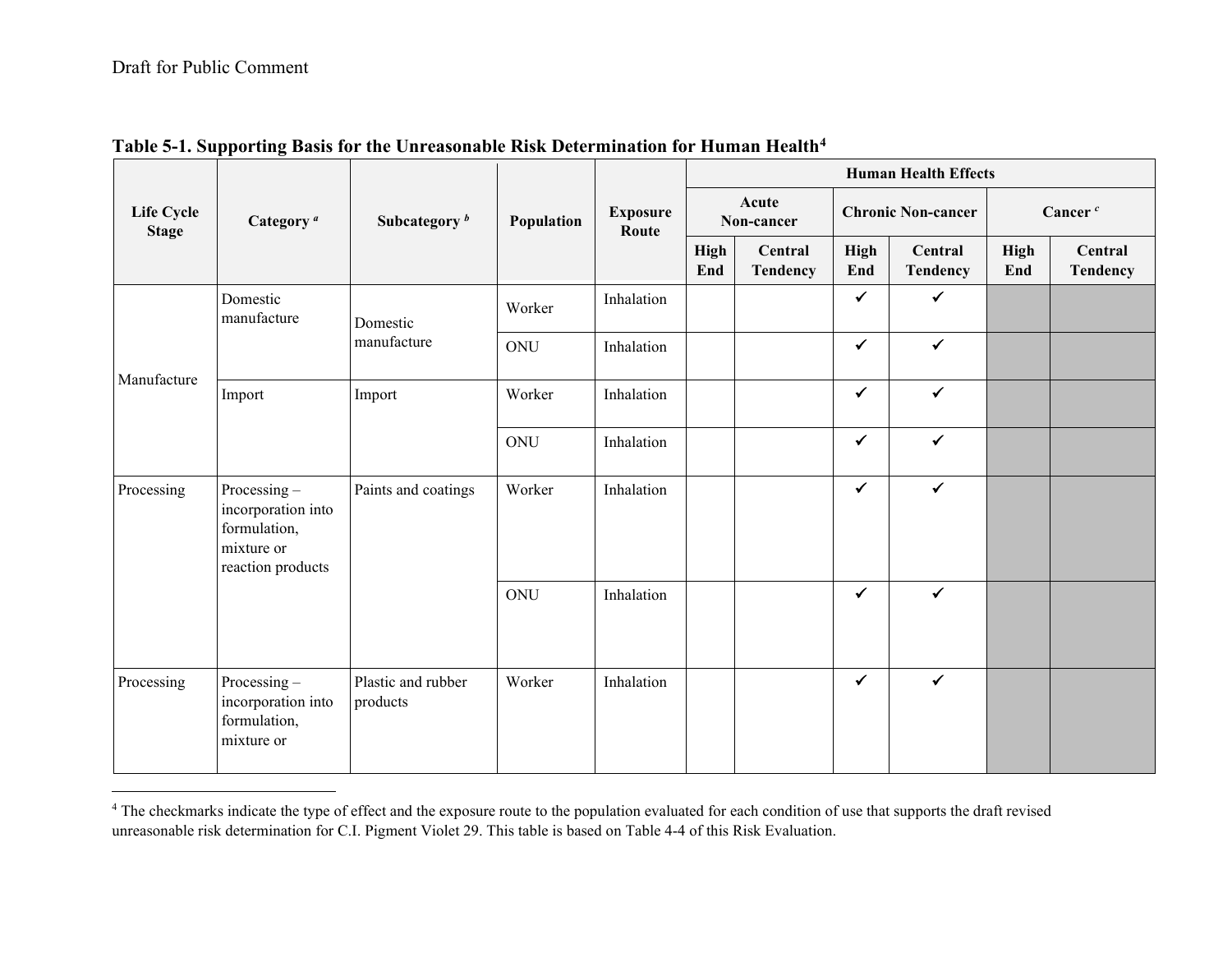## Draft for Public Comment

|                           | reaction products         |                                                         | ONU    | Inhalation |  | $\checkmark$ | $\checkmark$ |  |
|---------------------------|---------------------------|---------------------------------------------------------|--------|------------|--|--------------|--------------|--|
|                           |                           |                                                         |        |            |  |              |              |  |
| Processing                | Use as an<br>intermediate | Creation or<br>adjustment to other<br>perylene pigments | Worker | Inhalation |  | $\checkmark$ | $\checkmark$ |  |
|                           |                           |                                                         | ONU    | Inhalation |  | $\checkmark$ | $\checkmark$ |  |
| Processing                | Recycling                 | Recycling                                               | Worker | Inhalation |  | $\checkmark$ | $\checkmark$ |  |
|                           |                           |                                                         | ONU    | Inhalation |  | $\checkmark$ | $\checkmark$ |  |
| Industrial/<br>commercial | Paints and coatings       | Automobile (e.g.,<br>OEM and refinishing)               | Worker | Inhalation |  | $\checkmark$ | $\checkmark$ |  |
|                           |                           |                                                         | ONU    | Inhalation |  | ✓            | $\checkmark$ |  |
| use                       |                           | Coatings and<br>basecoats                               | Worker | Inhalation |  | $\checkmark$ | $\checkmark$ |  |
|                           |                           |                                                         | ONU    | Inhalation |  | ✔            | $\checkmark$ |  |
| Industrial/               |                           | Merchant ink                                            | Worker | Inhalation |  | $\checkmark$ | $\checkmark$ |  |